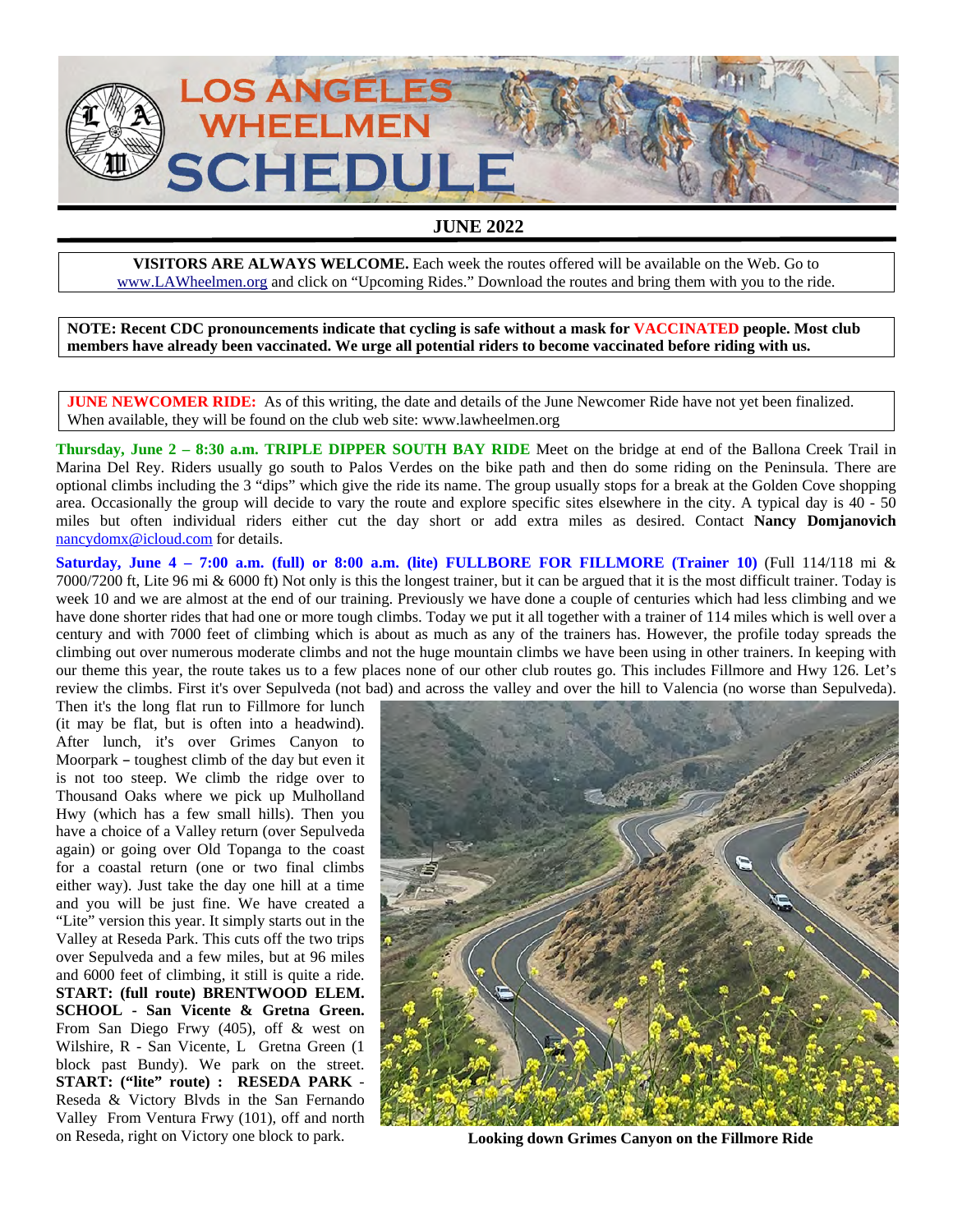**Sunday, June 5 -- 8:30 a.m. SOUP TO KNOTTS** (Long 71 mi & 4300 ft, Medium 59 mi & 2600 ft., Short 31 mi & 600 ft) These are nice routes and I'm not giving up on them, but the problem continues to be lunch. With the demise of the Yorba Linda Knollwood, we really haven't found a convenient alternative that fits with this route. I asked for suggestions the last time we rode this one in January of 2021, but got none. So, we will continue to make do with what is there. There is a Starbucks (which I know is good enough for some of our riders) and a McDonalds. Once upon a time, almost all of the club's routes stopped for lunch at McDonalds before there were other fast food choices. We never go there now. Maybe we should consider this a retro-ride and stop at McDonalds just for old time's sake. There are some other options as well, so why don't we just play it by ear. The routes remain the same. What are those routes? Both long and medium routes head to Yorba Linda (La Palma near Imperial) for lunch but the long takes 10



**Nice view on Soup to Knotts in December 2015** 

extra miles getting there, including a trip over Turnbull Canyon, while the medium goes pretty much directly there. Both routes return together with some additional climbing in the Anaheim Hills. While this is going on, the short riders are touring northern Orange County on their own. Maybe we will like McDonalds now. They now have chicken sandwiches and other choices, so maybe it won't be so bad. **START: WILLIAM PEAK PARK in BUENA PARK.** From Artesia Frwy (91), off & South Knott Ave 1/2 mi, L - El Dorado Dr. to Park.

**Thursday, June 9 – 8:30 a.m. TRIPLE DIPPER SOUTH BAY RIDE See June 2nd for details.** 

**Saturday, June 11 – 7:00 a.m. CRYSTAL LAKE TRAINER (Trainer 11)** (51 mi & 6100 ft.) This was new last year and was created as a replacement for the Angeles Crest Trainer which became unavailable with the closure of Newcomb's Ranch. Although 3 of us started this one last year, only one rider actually completed it. It is definitely a challenge. The route is simple enough. We will simply ride up the San Gabriel River and Canyon all the way up to Crystal Lake where we can stop at the Crystal Lake Café before turning around and coming back down. The route is essentially 25 miles up and then 25 miles down (although there are a few short hills on the return which are always annoying). On the way up the first 13 miles roll a little and aren't too steep, but the last 12 miles climb a bit more than 4000 feet. But you have all day to make it and just keep thinking how much fun that return will be. **NOTE:** There is no opportunity for water or food on the way up. You should plan to carry enough to get you to the top. There was really no way to create a "lite" version of this route, but you can shorten it on your own. You could park part way up the canyon (perhaps near West Fork) and shorten the route that way, but if you do, be aware that you will need an Adventure Pass to park inside the national forest. You could also simply climb up the canyon as far as you wish and then turn around. **START: Encanto Park in Duarte.** Take 605 Frwy north to end, off and R (east) on Huntington / Foothill Blvd 0.6 mile, L Encanto Parkway (before crossing river) to park on Left.



**The scenery that awaits you up at Crystal Lake**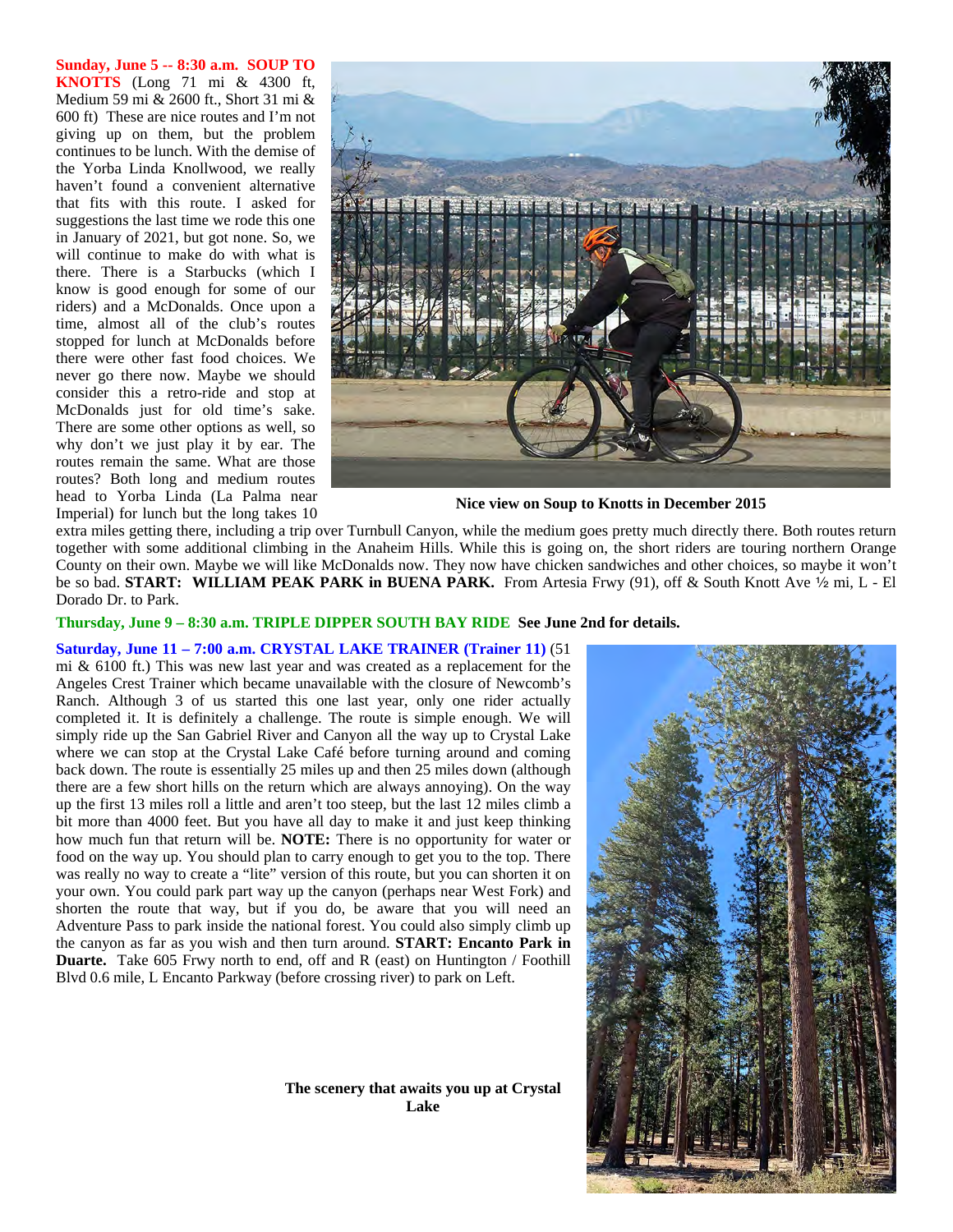**June 12 - 8:30 a.m. JOHN'S RIVER RIDE** (Long 60 mi & 1800 ft, Medium 56 mi & 1100 ft, Short 36 mi & 500 ft) There are three main rivers in Southern California (the LA River, the San Gabriel River and the Santa Ana River) as well as a few lesser streams such as the Rio Hondo and Coyote Creek. They all have bike trails along their banks and we have routes which travel all of them. Today is one of those rides and the river of the day is the Santa Ana. All routes head down the Santa Ana River to Huntington Beach. The short simply goes down and back. Both the long and medium take the river all the way to the coast and then head over to Balboa Island followed by the Back Bay and a portion of the San Diego Creek trail. The long makes a few extra loops for added mileage and adds a climb through the Tustin Hills, but both work their way back toward the start, eventually hitting the river once again for the final portion of the return. So you get the river at the start and at the end. Can't beat that. Only the long does any significant climbing and even that is not so bad. **START: BOYSEN PARK in Anaheim.** From Artesia/Riverside Frwy (91), off & south on State College Blvd, R - Vermont to Park



## **Crossing to Balboa Island on John's River Ride**

## **Thursday, June 16 – 8:30 a.m. TRIPLE DIPPER SOUTH BAY RIDE See June 2nd for details.**

**Thursday, June 16 – 7:00 p.m. MONTHLY MEMBERS MEETING.** Another month and again we are still meeting on Zoom. At the time I write this, the fate of the Grand Tour has not yet been decided. If there is to be a Grand Tour, tonight's meeting is important because it will only be a few days away and we will be making final Grand Tour plans. If there will be no Grand Tour, we will probably spend the evening carping about that. Either way, if you are interested in the Grand Tour, you will want to join us tonight..Besides that, there will be the usual gossip and storytelling. Reason enough to join us. We hope to see you there. If you would like to join the meeting, contact **Mel Cutler** at cutlerme@earthlink.net for the necessary information

**Saturday, June 18 – 7:00 a.m. BYWAYS OF PALOS VERDES (Trainer 12)** (full 74 mi & 5300 ft, lite 53 mi & 2700 ft) Today is our last trainer of the year and perhaps our last trainer ever. This year attendance has fallen so low, I just don't know if we will offer these routes next year. Perhaps we will just make the routes available to anyone who wants to ride them, but without putting them into the schedule. Or perhaps we will create even shorter versions than the "lite" versions offered this year so that we can run them as regular Sunday rides with a long, medium and short option. I'm not sure what the future will hold for these routes. So let's focus on today. By tradition, our last trainer is slightly easier than the last few weeks. Not that this is any piece of cake – you do have to keep those muscles supple. The route was put together by the late **Steve Bowen** and stopped at his bike shop for lunch. We still have lunch at that location, but now it's a Habit Burger which was built on the site of the former bike shop. I like to refer to it as the Steve Bowen Memorial Habit Burger. As for the route, it starts in Brentwood and heads down to Palos Verdes to do some climbing. Although even the longest climbs to the top of Palos Verdes are no more than about 800 feet of gain, today we will be doing that three times during a single loop around the peninsula. Lunch is at the top of the third climb to the top. After lunch, it is a quick ride back north to the start. We do have a "lite" version which cuts out two of the three climbs in Palos Verdes and simply heads over to lunch after dong the first climb. Congratulations if you have completed most of the trainers. You are now fully trained. I say this every year, and I think it has always proved to be true - if you have done all or most of the training rides, you will have no problem completing the Grand Tour. **START: BRENTWOOD ELEMENTARY SCHOOL - San Vicente & Gretna Green.** From San Diego Frwy (405), off & west on Wilshire, R - San Vicente, L Gretna Green (1 block past Bundy)

**Sunday, June 19 – 8:30 a.m. ALHAMBRA & BIKEWAY** (Long 54 mi & 2200 ft, Medium 45 mi & 1600 ft, Short 30 mi & 1000 ft) You may not know this, but today is a federal holiday – Juneteenth. It has only been a **federal** holiday since last year, so it is not too surprising if you didn't know. It commemorates the date in 1865 that many slaves were finally freed. The Emancipation Proclamation in 1863 hadn't really freed the slaves in the Confederate States since the Confederacy didn't recognize the authority of the federal government to do so. So, today is a holiday ride. Unfortunately, we don't really have any routes that could be said to somehow commemorate the freeing of the slaves, so this is really just one of our regular set of routes that we might ride on any nonholiday Sunday. However, like many of our other holiday routes, these are relatively short and easy. Not only that, but these routes all stay together for the first 28 miles until lunch at which point you can decide which return will suit your desires or abilities. That means we can all celebrate together at lunch. All routes proceed from the start over to the Rio Hondo (the Bikeway of the title) and ride it north to the end. We then ride over to South Pasadena where we stop for lunch. After lunch, the short rides an easy 2 more miles back to the start. The long and the medium continue together on a loop over to La Canada. From there, the medium heads directly back to the start while the long adds an additional loop up into the hills above the Rose Bowl. If you are up for it, this climb gives you some nice views of the city. So there you have it – an easy first 28 miles for everyone and then you get to pick your poison for the return. Since Juneteenth falls on a Sunday this year, federal employees will actually have tomorrow off, so don't expect any mail or try to go